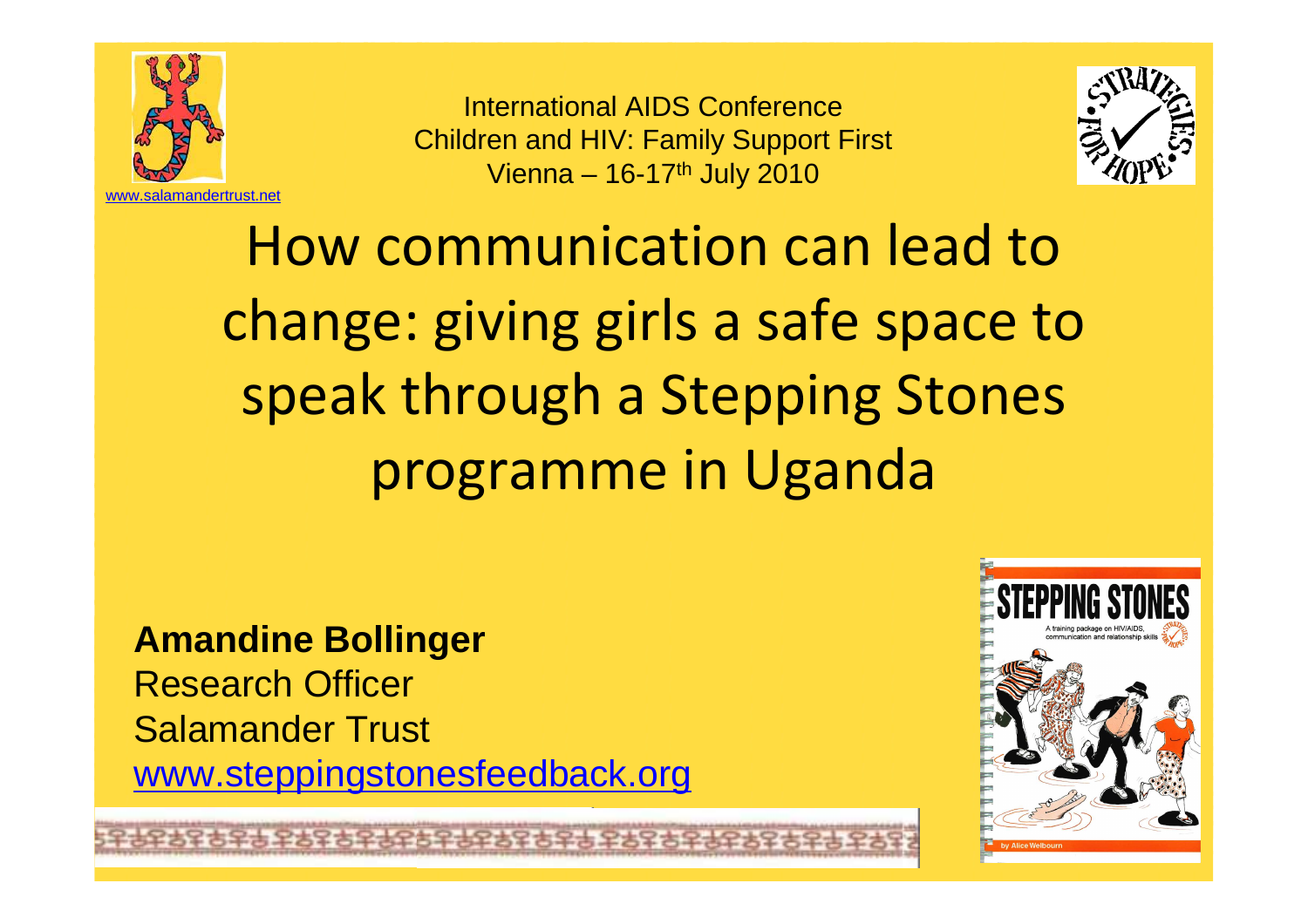





- Community-based workshop
- History Dr. Alice Welbourn
- Today: …countries, translations + SSPLUS + Funders/Users include Action Aid, Save the Children, UNICEF…

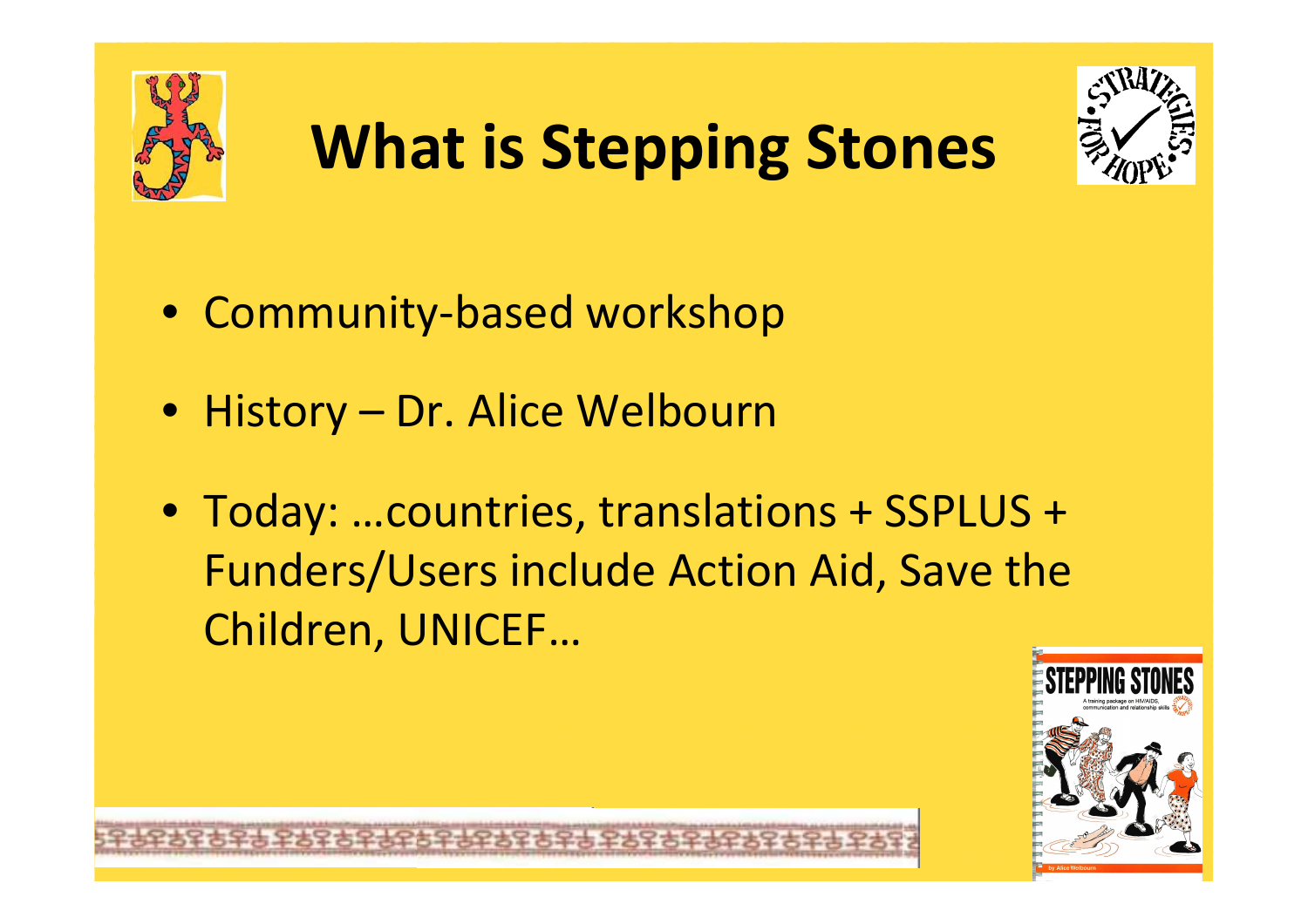

#### **Stepping Stones in Uganda:**Introduced in 1995 - Buwenda



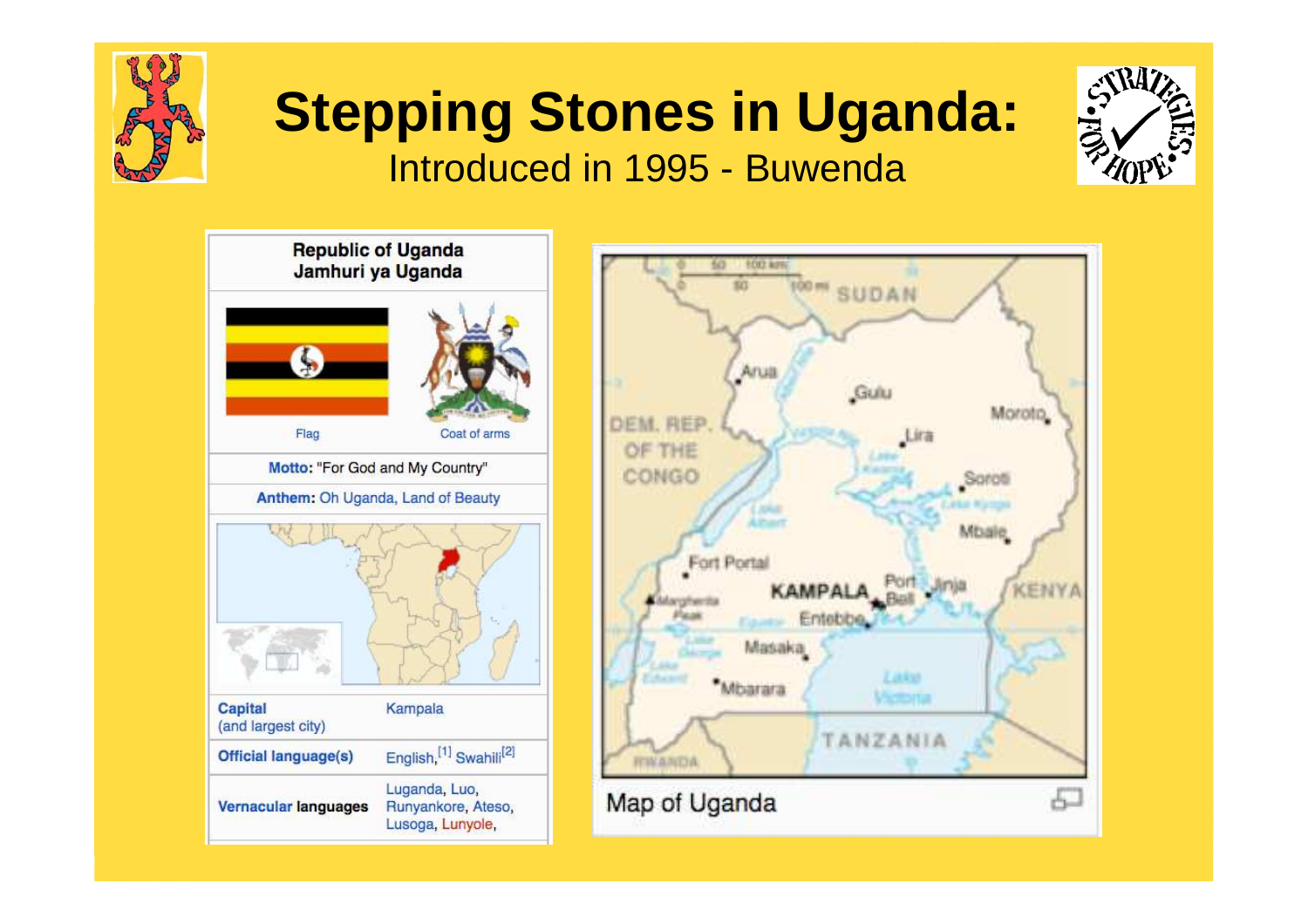



# Empowering girls through a Stepping Stones workshop in Entebbe

Entebbe: 60,000 people – Urban population - 40mins from Kampala – MoH

High HIV prevalence

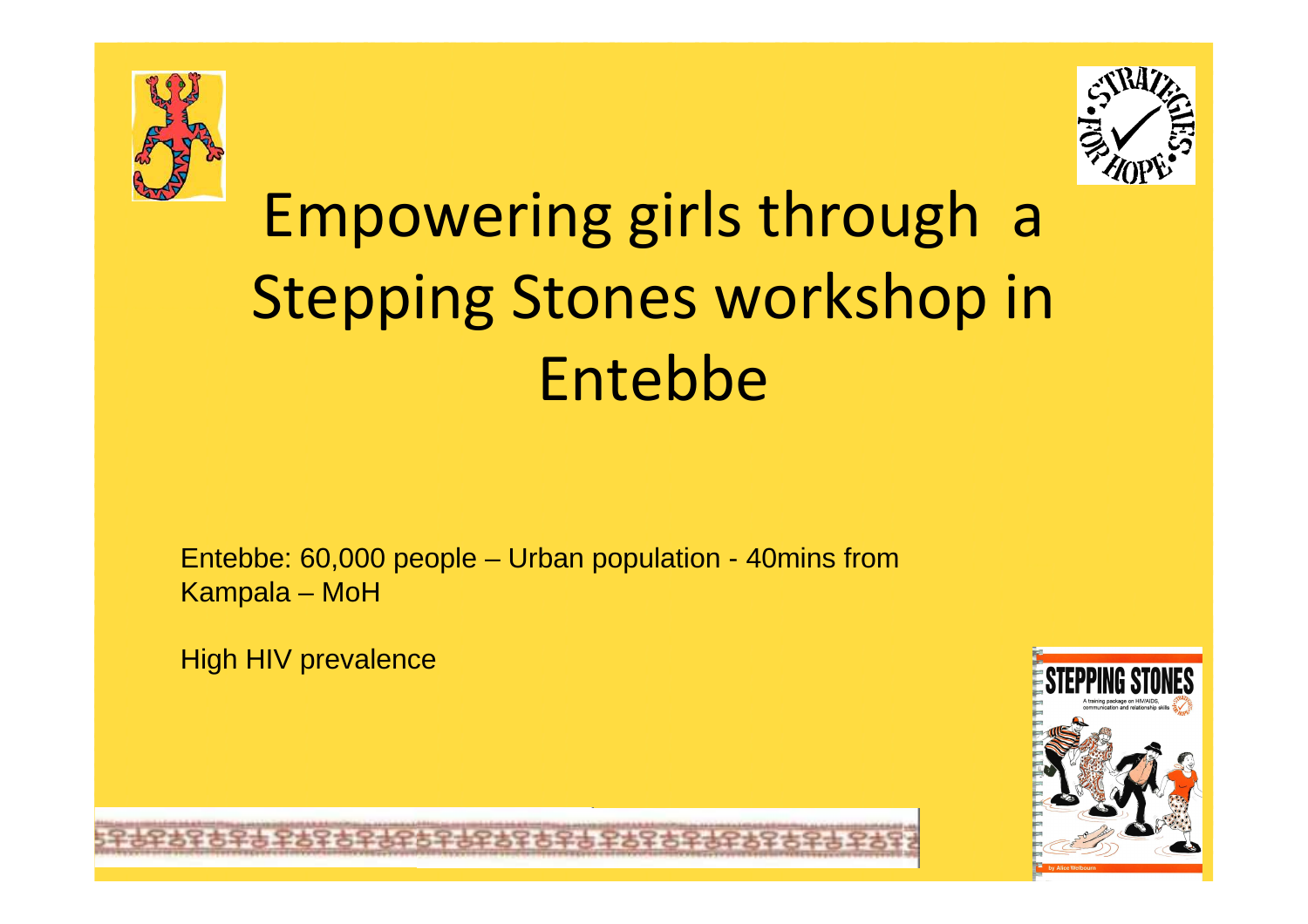

## **The Workshop**



- By whom: Professor Rosa Mbowa Professor of music, dance and drama at university of Makerere – Baron Oron and others former students
- People were involved on a voluntary basis
- The workshop: 5 peer groups – 2 of young girls

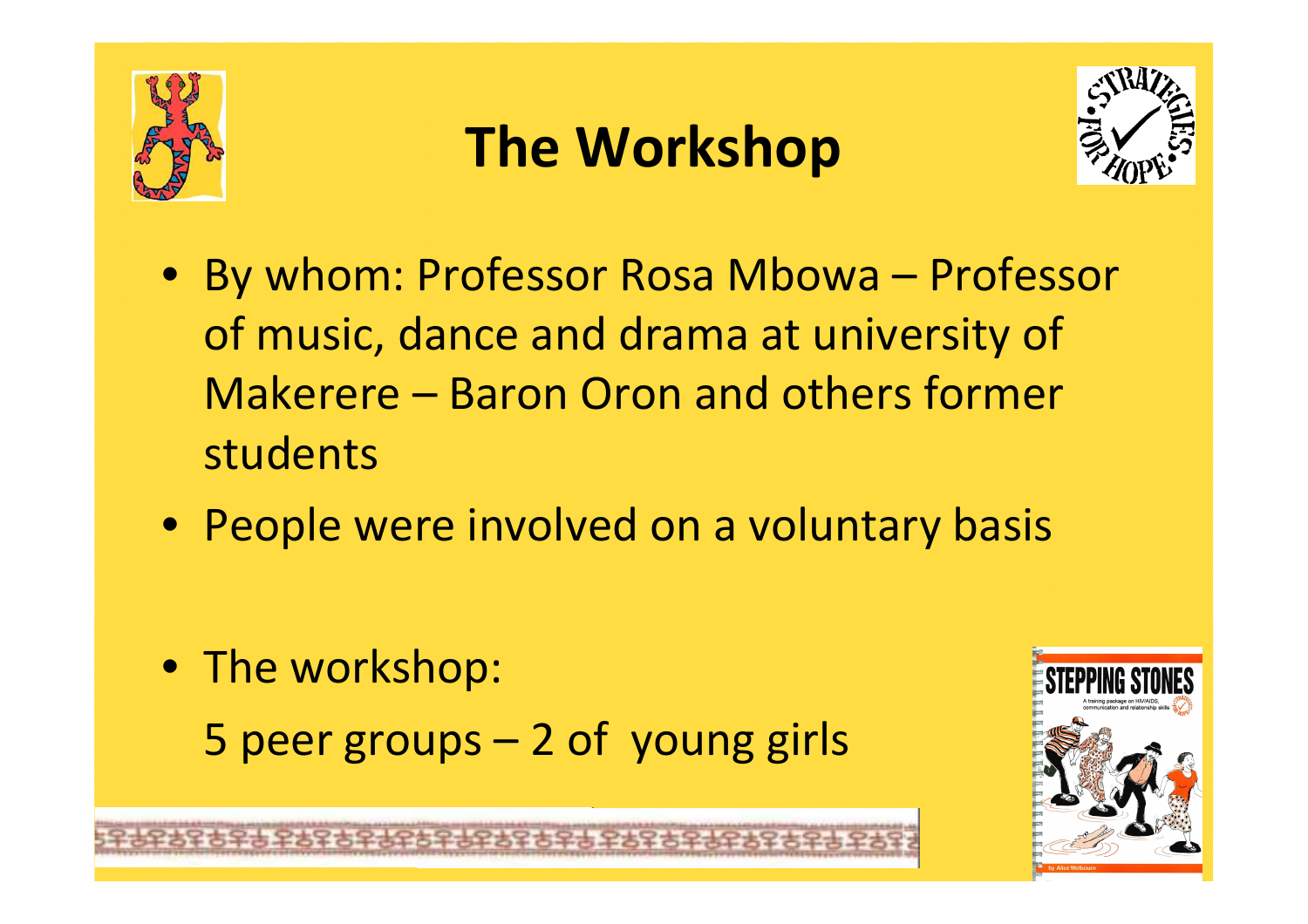

# **Stepping Stones helps to identify important issues…**



- Isolation
- Money issues
- Sexually abused
- Violence assaults

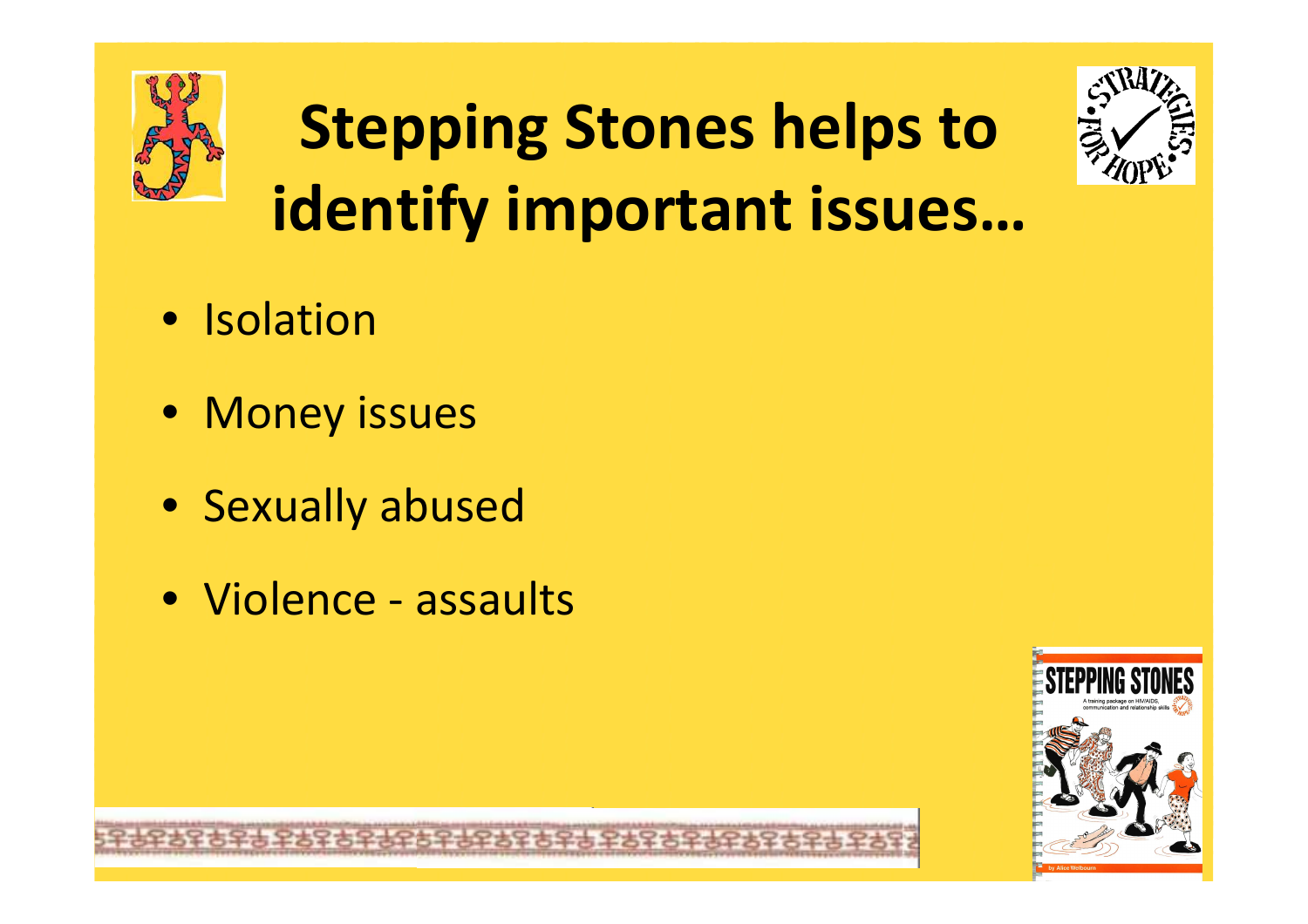

# **… and helps to take action**



- Girls communicated with the rest of the community
- Girls' requests
- Boys' requests
- Actions from the community
	- Mayor: services for girls
	- Support from older women
	- Strengthened families (condom, communication)

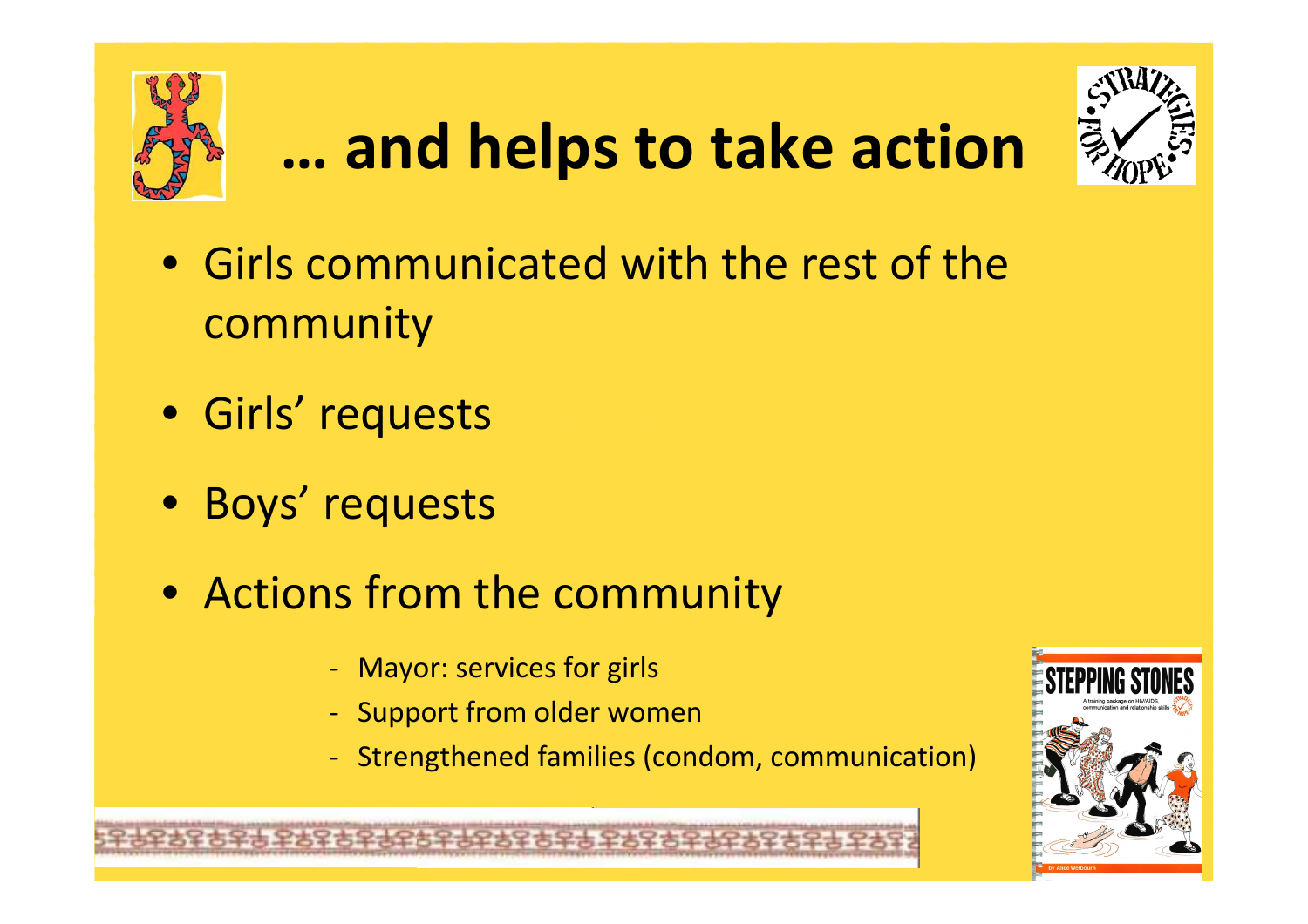



#### *SHORT CLIP FROM THE STEPPING STONES WORKSHOP VIDEO – "saying yes?"*

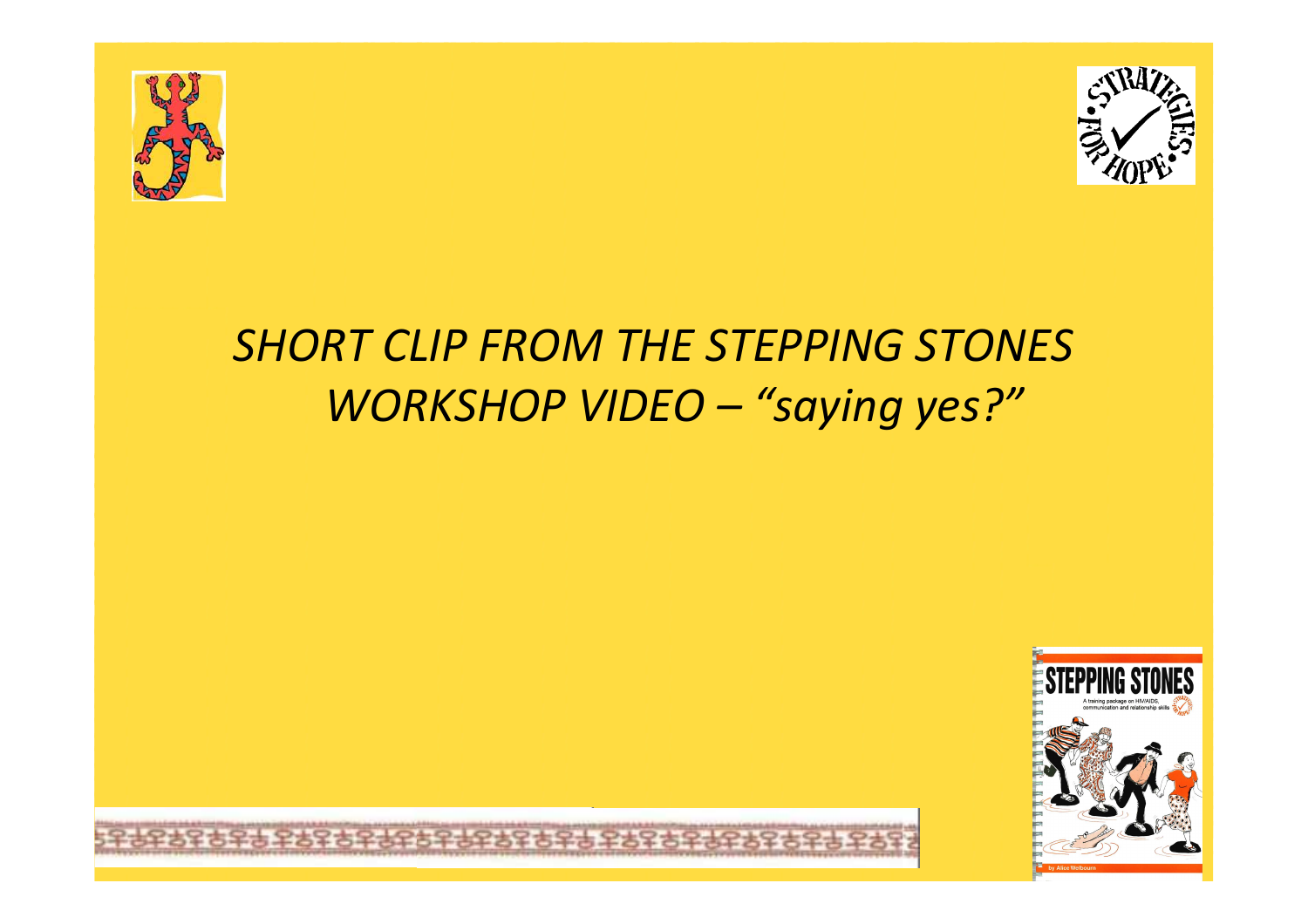

## Partners in Uganda



- ActionAid
- Acord
- TASO
- Reproductive Health Uganda (through IPPF)
- Feed the Children
- Youth Alliance to combat AIDS
- Positive Women Leaders
- Episcopal church of the Sudan

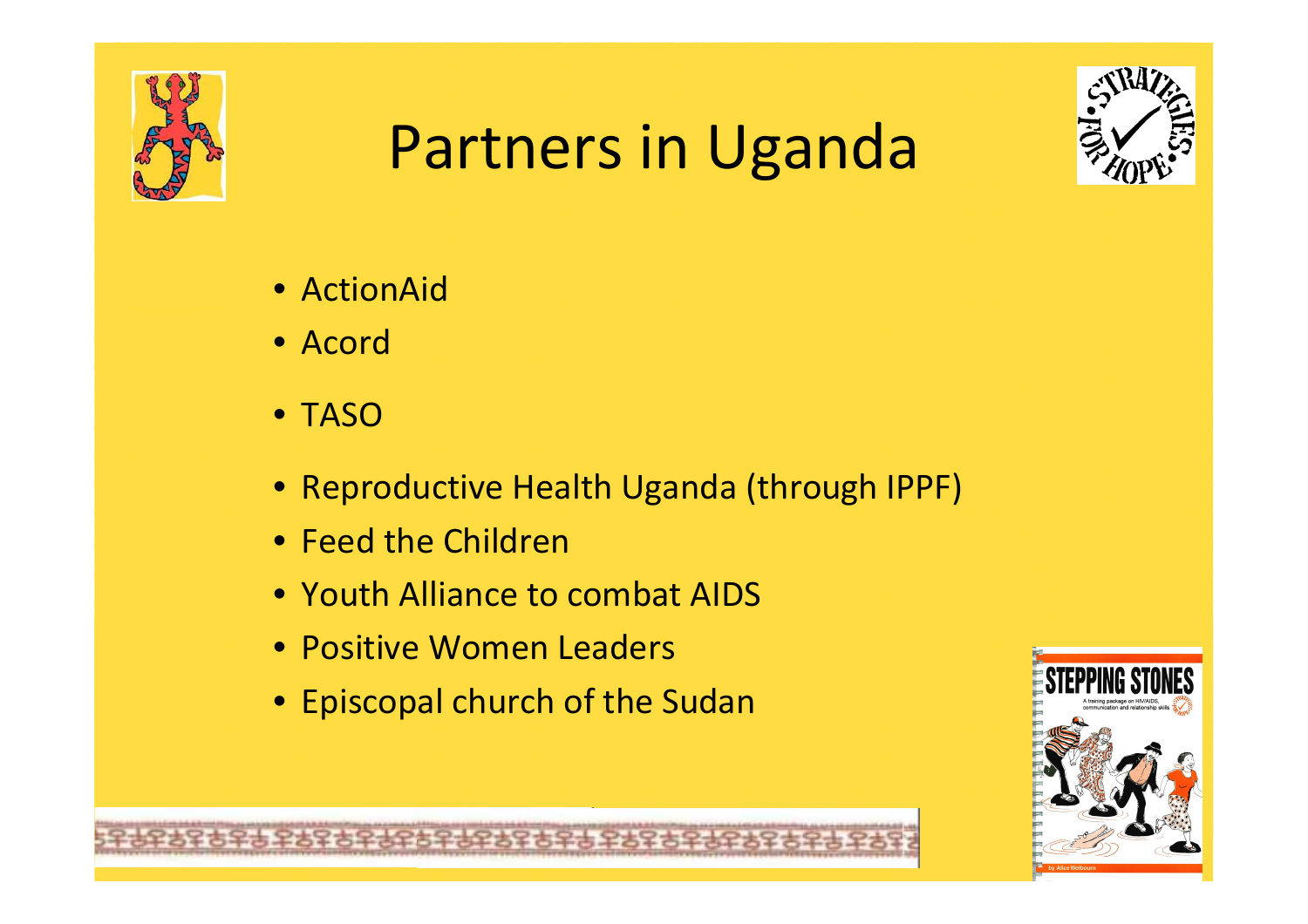



## STEPPING STONES AND GIRLS IN OTHER PARTS OF THE WORLD

Example of Central AmericaSimilar issuesSimilar outcomes

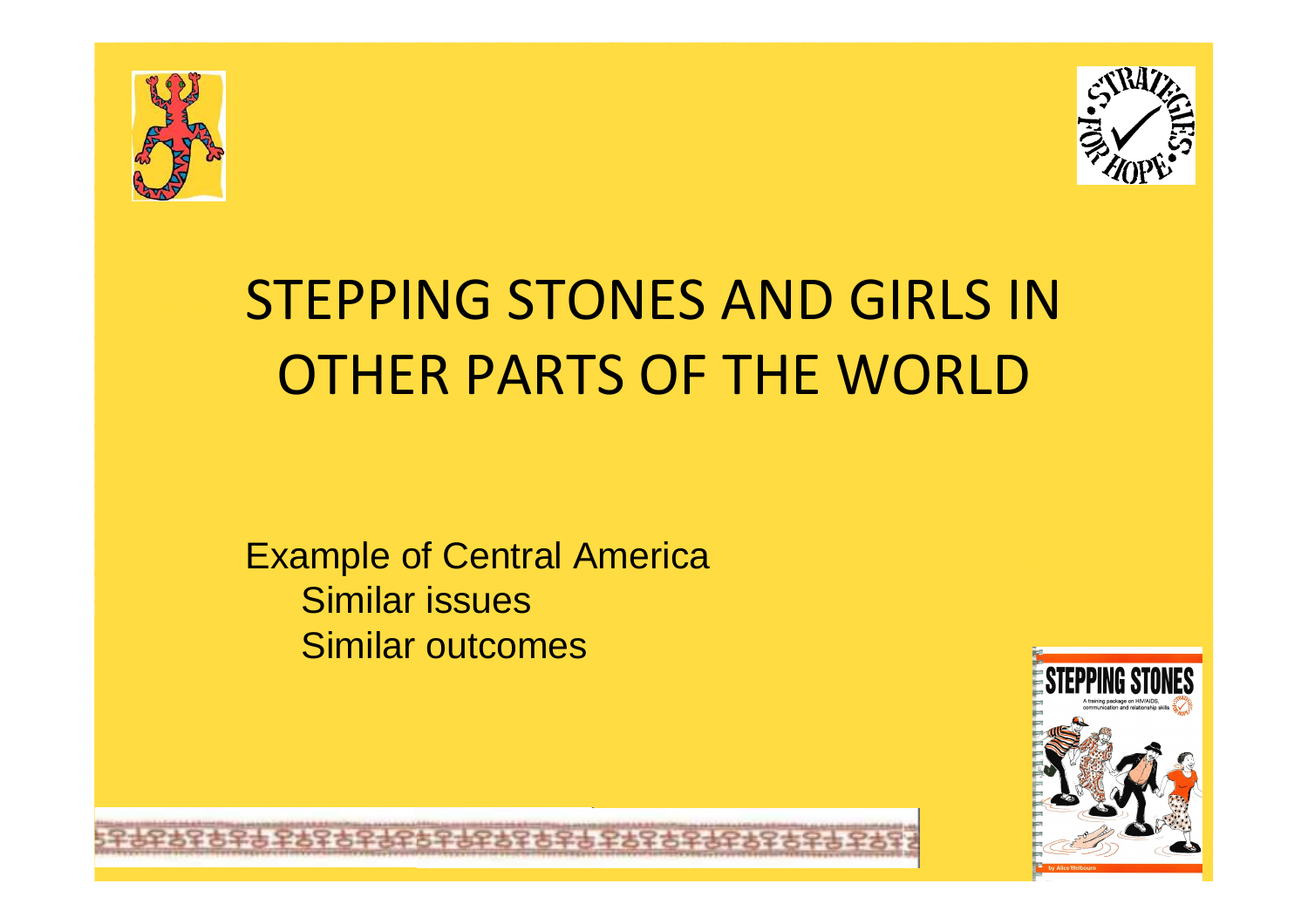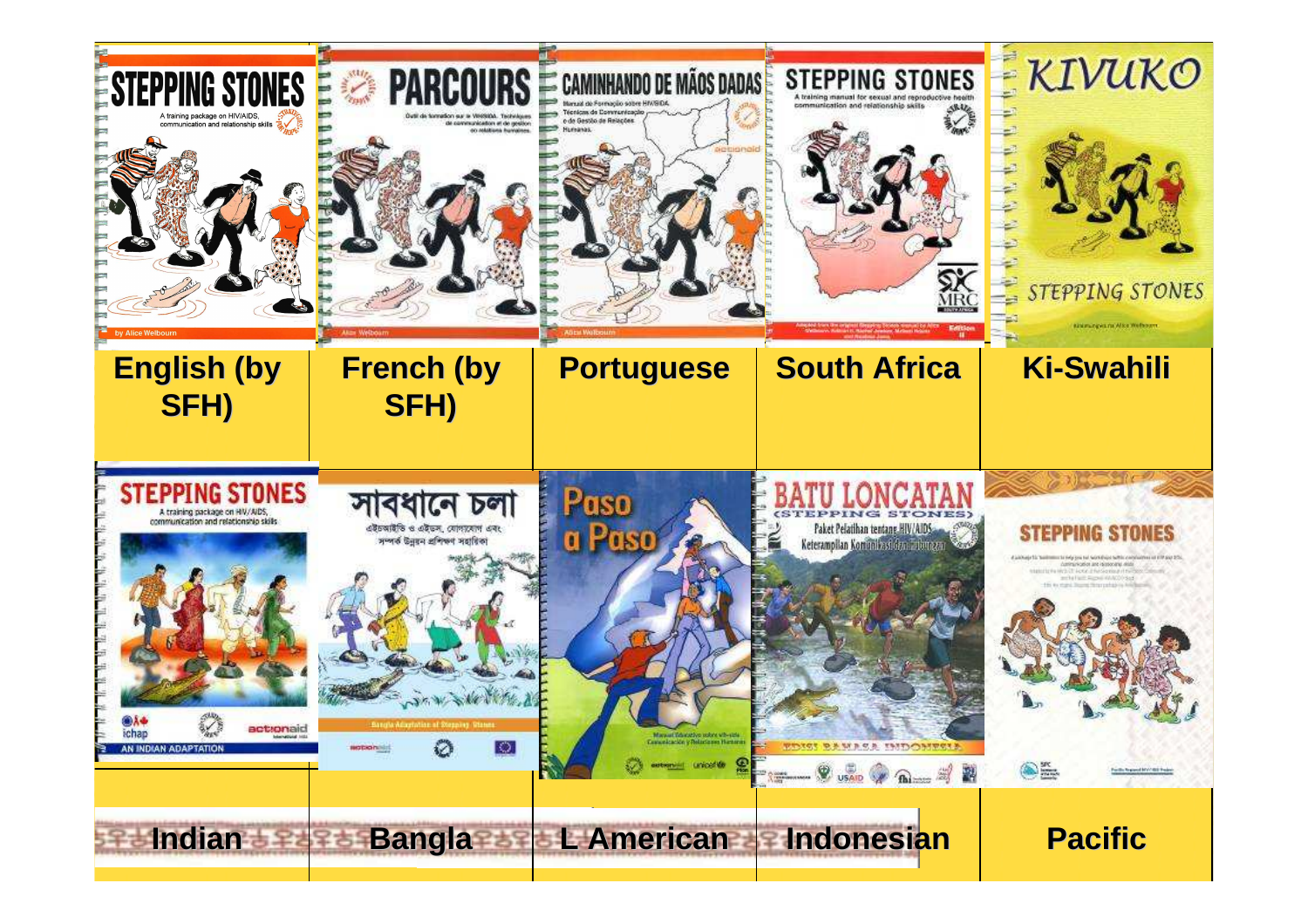### **With whom has Stepping Stones been Introduced?**



**Many different contexts:**

- $\blacktriangleright$ **People with disabilities (India)**
- $\blacktriangleright$ **Pastors and Imams and their congregations (Kenya, Gambia)**
- $\blacktriangleright$ **School pupils and teachers (many countries)**
- $\blacktriangleright$ **NGO staff (eg Tanzania)**
- $\blacktriangleright$ **People living with HIV and AIDS (eg Zimbabwe, Namibia)**
- $\blacktriangleright$ **National and constituency AIDS Control Councils (Gambia..)**
- $\blacktriangleright$ **Girls and boys out of school (many countries)**
- $\blacktriangleright$ **Women's rights groups (many countries)**
- $\blacktriangleright$ **Health staff (Mumbai)**
- $\blacktriangleright$ **→ Drug-using communities (Myanmar)**<br>
N Deeple in prisen (Meresse India)
- $\blacktriangleright$ **People in prison (Morocco, India)**
- $\blacktriangleright$ **University staff and students (Namibia)**